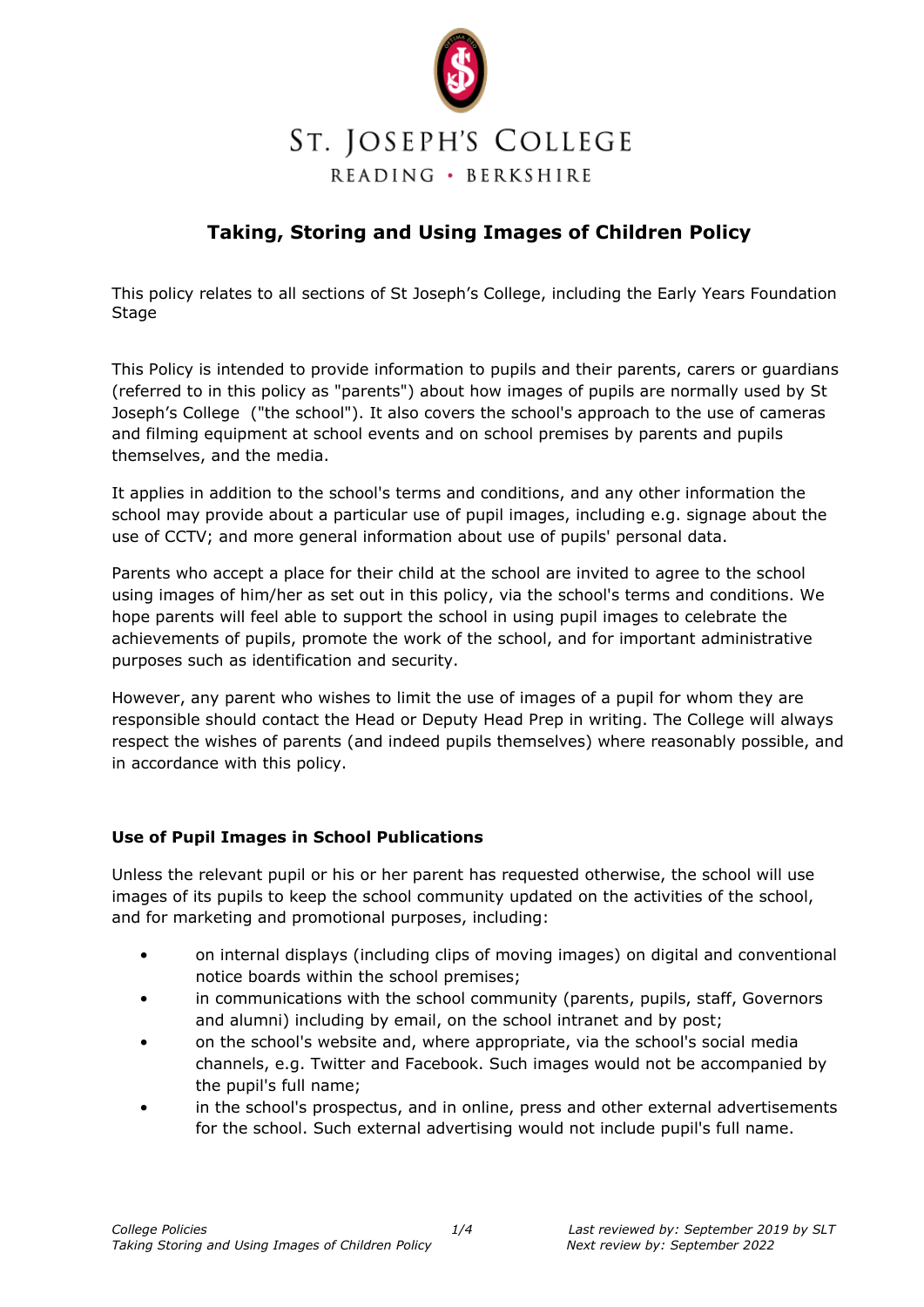

The source of these images is predominantly the school's professional photographer for marketing and promotional purposes, or staff/pupils in relation to school events, sports or trips. The school will only use images of pupils in suitable dress.

## **Use of Pupil Images for Identification and Security**

All pupils are photographed on entering the school and, thereafter, at regular intervals, for the purposes of internal identification. These photographs identify the pupil by name, year group, house and form/tutor group.

CCTV is in use on school premises, and will sometimes capture images of pupils. Images captured on the School's CCTV system are used in accordance with the school's Data Protection Policy for Pupils and Parents, and any other information or policies concerning CCTV which may be published by the school from time to time.

## **Use of Pupil Images in the Media**

Where practicably possible, the school will always notify parents in advance when the media is expected to attend an event or school activity in which school pupils are participating, and will make every effort to ensure that any pupil whose parent has refused permission for images of that pupil to be made in these circumstances are not photographed or filmed by the media.

The media normally asks for the names of the relevant pupils to go alongside the images, and these will be provided where parents have been informed about the media's visit and agreement from the parents has been received.

#### **Security of Pupil Images**

Professional photographers and the media are accompanied at all times by a member of staff when on school premises. The school uses only reputable professional photographers and makes every effort to ensure that any images of pupils are held by them securely, responsibly and in accordance with the College instructions.

The school takes appropriate technical and organisational security measures to ensure that images of pupils held by the school are kept securely, and protected from loss or misuse, and in particular will take reasonable steps to ensure that members of staff only have access to images of pupils held by the school where it is necessary for them to do so.

All staff are given guidance on the College Policy on Taking, Storing and Using Images of Pupils, and on the importance of ensuring that images of pupils are made and used responsibly, only for school purposes, and in accordance with the school's policies and the law.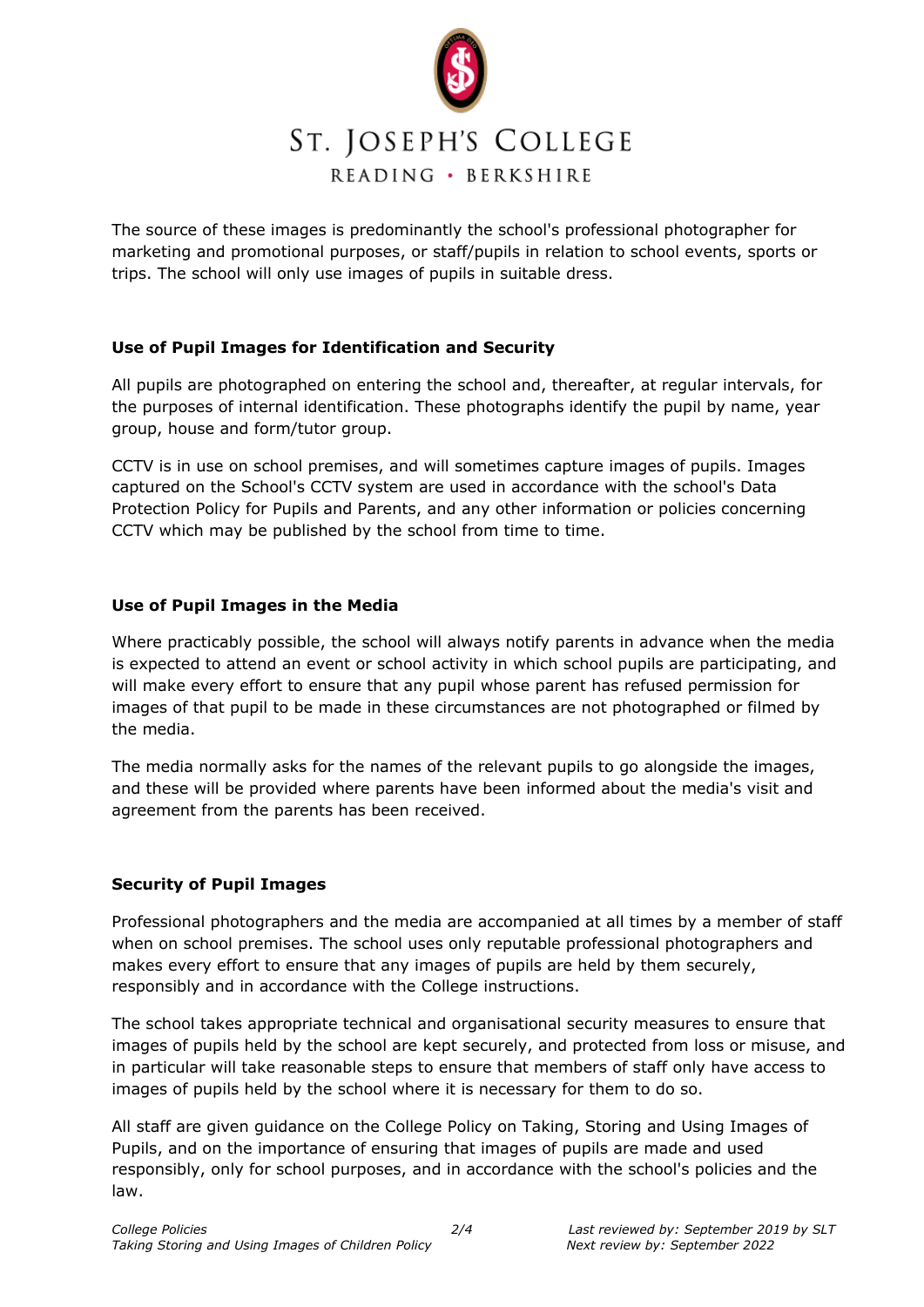

# **Use of Cameras, Filming and Audio Recording Equipment (including mobile phones) by Staff and Volunteers**

Recording pupils' achievements, learning and progress, particularly in the Early Years Foundation Stage, is greatly enhanced by the use of photographic evidence.

Except with permission from the Head or Deputy Head Prep, staff may not use their own camera, phones or other equipment to take pictures in school or at school events. A range of devices is provided by the school for this purpose, and photos are uploaded to the school network as soon as is possible.

Staff must comply with the College Social Media Policy and Anti-Bullying Policy when making photographs, videos, or audio recordings.

# **Use of Cameras, Filming and Audio Recording Equipment (including mobile phones) by Parents or Visitors**

Announcements will be made prior to any College event, if it is not acceptable to take photographs, video or audio recordings of their children.

If permission is granted, parents and carers may take photographs, videos or audio recordings of their children at College events for their own personal use.

Other visitors may use their own mobile devices to make photographs, video, or audio recordings in College provided they first obtain permission to take photographs, films or recordings of the relevant individuals and by the College. This includes people who might be identifiable in the background.

To respect everyone's privacy and in some cases protection, photographs, video, or audio recordings should not be published on blogs, social networking sites or in any other way without the permission of the people identifiable in them and the College. Parents or carers should avoid commenting on activities involving pupils other than their own in photographs, video, or audio.

No one must use mobile devices to record people at times when they do not expect to be recorded, and devices must not be used that would enable a third party acting remotely to take photographs, video, or audio recordings in College.

When an event is held indoors, such as a play or a concert, parents should be mindful of the need to use their cameras and filming devices with consideration and courtesy for cast members or performers on stage and the comfort of others.

In particular, flash photography can disturb others in the audience, or even cause distress for those with medical conditions; the school therefore asks that it is not used at indoor events.

Parents are reminded that copyright issues may prevent the school from permitting the filming or recording of some plays and concerts.